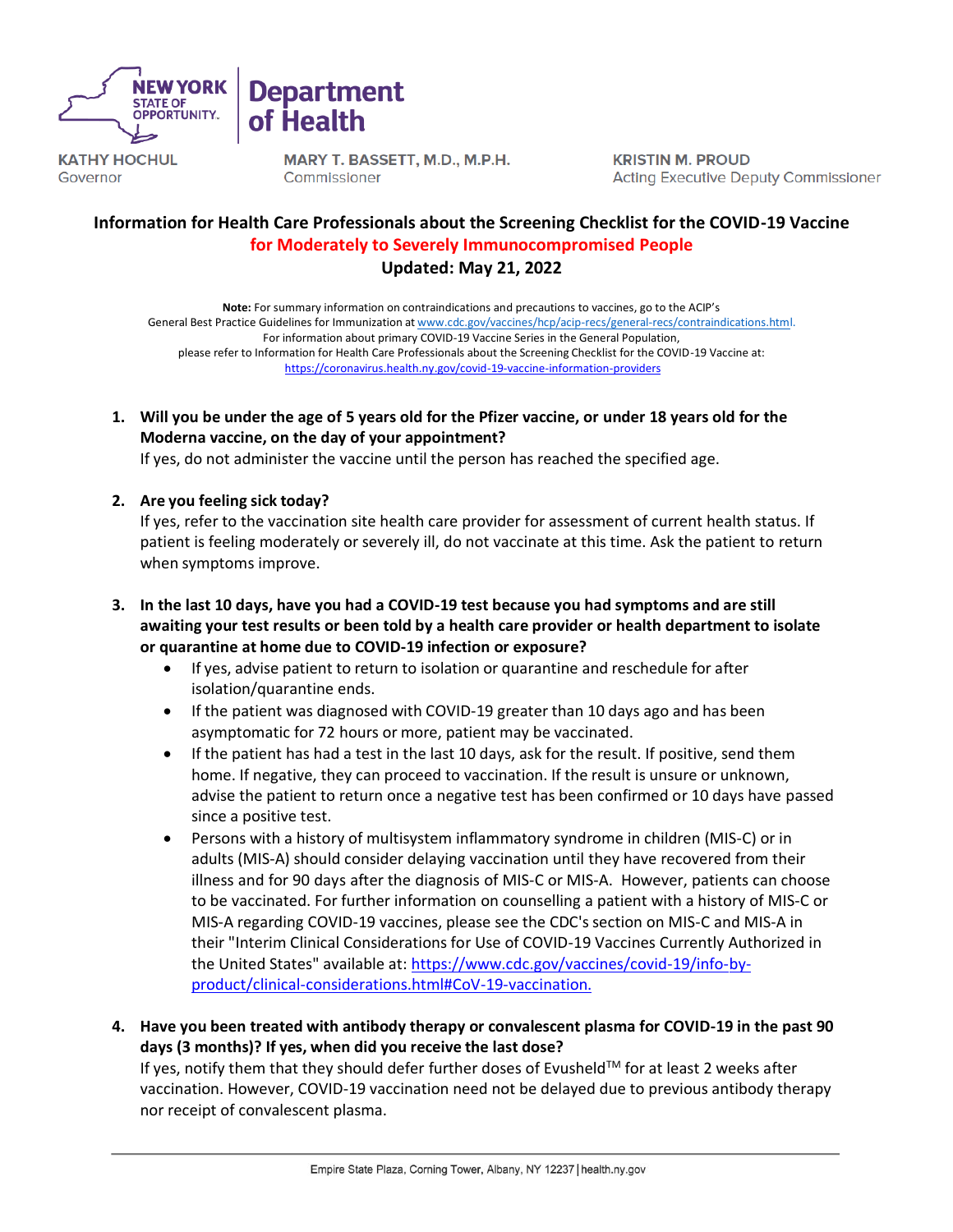**5. Have you ever had an immediate allergic reaction, such as hives, facial swelling, difficulty breathing, anaphylaxis to any vaccine, injection, or shot or to any component of the COVID-19 vaccine, or a severe allergic reaction (anaphylaxis) to anything?**

If yes, then refer to the vaccination site health care provider for assessment of allergic reaction. Review the ingredient lists at [https://www.cdc.gov/vaccines/covid-19/info-by-product/clinical](https://www.cdc.gov/vaccines/covid-19/info-by-product/clinical-considerations.html#Appendix-C)[considerations.html#Appendix-C.](https://www.cdc.gov/vaccines/covid-19/info-by-product/clinical-considerations.html#Appendix-C)

Contraindications to COVID-19 vaccine:

- Severe allergic reaction (e.g., anaphylaxis) after a previous dose or to a component of the COVID-19 vaccine
- Known diagnosed allergy to a component of the COVID-19 vaccine
- People with a contraindication to one of the mRNA COVID-19 vaccines should not receive doses of either of the mRNA COVID-19 vaccines (Pfizer or Moderna)
- TTS following receipt of a previous Janssen COVID-19 Vaccine (or other COVID-19 vaccines not currently authorized in the United States that are based on adenovirus vectors, e.g., AstraZeneca) is a contraindication to further doses of the Janssen COVID-19 vaccine.

Precautions to COVID-19 vaccine: (Refer to your organization's protocol to see whether individuals with a precaution to vaccination warrant further evaluation.)

- Immediate (onset within 4 hours after vaccination), but non-severe, allergic reaction after a previous dose of COVID-19 vaccine
- Immediate allergic reaction to any other vaccine or injectable therapy (i.e., intramuscular, intravenous, or subcutaneous vaccines or therapies excluding subcutaneous immunotherapy for allergies)
- Individuals with a contraindication to one type of COVID-19 vaccine (e.g., mRNA) have a precaution to the other (e.g., Janssen viral vector)
	- $\circ$  Consultation with an allergist-immunologist should be considered to help determine if the patient can safely receive vaccination, and vaccination of these individuals should only be undertaken in an appropriate clinical setting under the supervision of a healthcare provider experienced in the management of severe allergic reactions.
	- o Note: These individuals should not be administered COVID-19 vaccine at Stateoperated vaccination sites.
- **For mRNA COVID-19 vaccines**, for history of myocarditis or pericarditis after a dose of an mRNA COVID-19 vaccine, a subsequent dose of COVID-19 vaccine should generally be avoided (there is a separate question on the screening and consent form regarding myocarditis and pericarditis – question #9).

For patients who are determined eligible for COVID-19 vaccination after assessment of allergy history, a 30-minute post-vaccination observation period is needed for the following:

- Patients with a history of an immediate allergic reaction of any severity to any other vaccine or injectable therapy
- Patients with a contraindication to a different type of COVID-19 vaccine (e.g., mRNA vs. Janssen viral vector)
- Patients with a history of anaphylaxis due to any cause

# **6. Are you pregnant or considering becoming pregnant?**

If yes, ask the patient if they would like to have a discussion with a healthcare provider at site for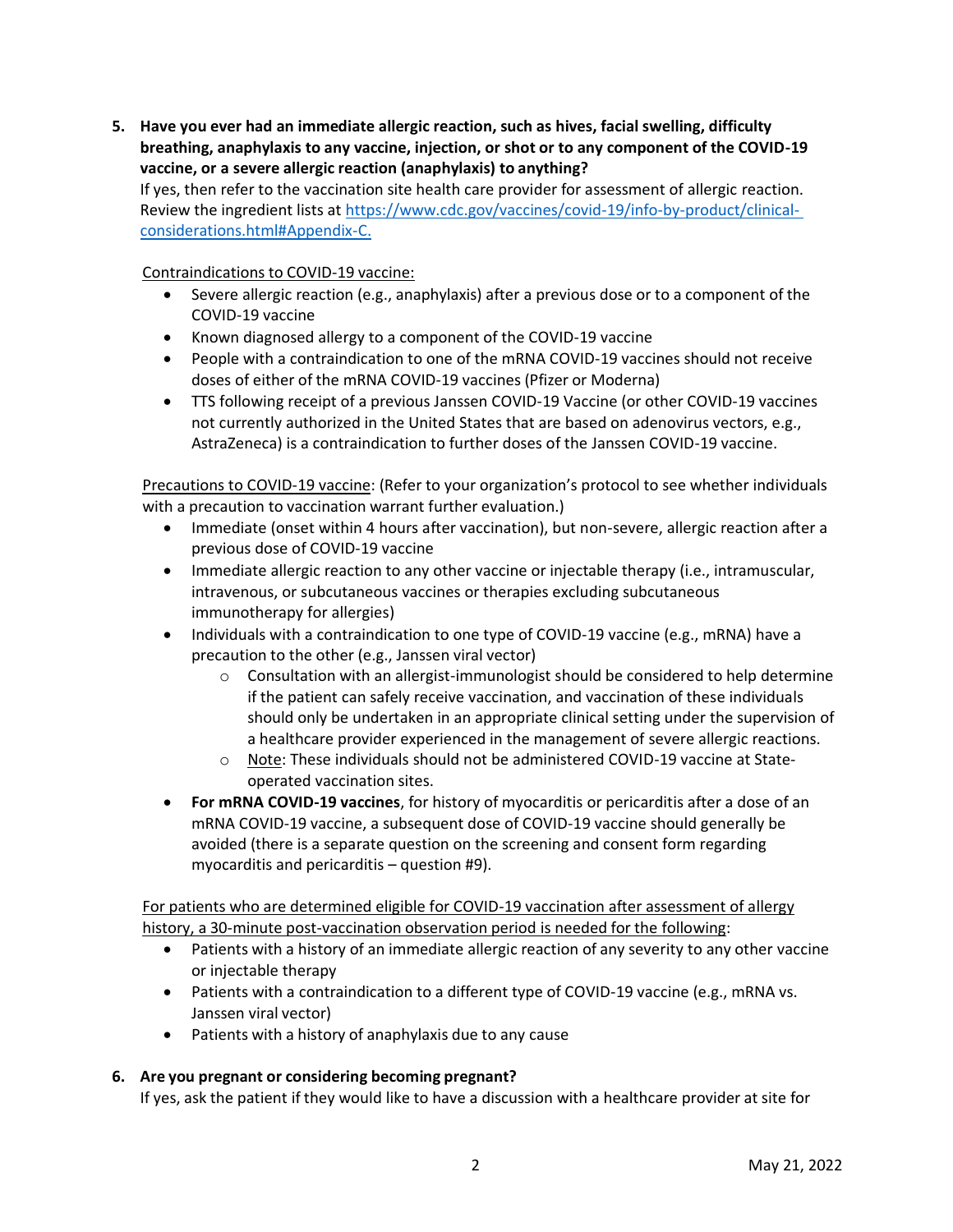counseling on the risks and benefits of COVID-19 vaccine during pregnancy. Patient may be vaccinated if they choose and does not need to go to medical evaluation if they choose.

- **7. Are you moderately or severely immunocompromised due to one or more of the medical conditions or receipt of immunosuppressive medications or treatments listed below?**
	- Active treatment for solid tumor and hematologic malignancies
	- Receipt of solid-organ transplant and taking immunosuppressive therapy
	- Receipt of CAR-T-cell or hematopoietic stem cell transplant (within 2 years of transplantation or taking immunosuppression therapy)
	- Moderate or severe primary immunodeficiency (e.g., DiGeorge syndrome, Wiskott-Aldrich syndrome)
	- Advanced or untreated HIV infection
	- Active treatment with high-dose corticosteroids (i.e., ≥20mg prednisone or equivalent per day), alkylating agents, antimetabolites, transplant-related immunosuppressive drugs, cancer chemotherapeutic agents classified as severely immunosuppressive, tumor-necrosis (TNF) blockers, and other biologic agents that are immunosuppressive or immunomodulatory
		- $\circ$  If yes, then administer the mRNA COVID-19 vaccine if the person is age appropriate and without contraindications. If possible, the additional dose should be with the same mRNA vaccine product (Pfizer or Moderna) used for the initial 2 dose primary series. If the same vaccine product is not available, then the other product may be administered after counseling about the unknown risks of a mixed dose series. At this time, there is no recommendation for additional doses for those who received the Janssen (Johnson & Johnson) COVID-19 vaccine.
		- $\circ$  If no, inform the person that they are not eligible at this time to receive a third dose. The FDA and the CDC are reviewing the data in relation to this topic and will provide updates as more information becomes available.
- **8. Do you have a bleeding disorder, a history of blood clots or are you taking a blood thinner?** If yes, refer to health care provider to assess the patient's bleeding risk and thrombosis history. Persons with a history of Thrombosis with Thrombocytopenia Syndrome (TTS) following receipt of Janssen COVID-19 vaccine or of any other immune-mediated thrombosis and thrombocytopenia, such as Heparin-Induced Thrombocytopenia (HIT) within the past 90 days should be offered an mRNA COVID-19 vaccine (i.e., Pfizer or Moderna vaccine) instead of Janssen (Johnson & Johnson) vaccine. If a person with a bleeding disorder or taking a blood thinner is cleared for vaccination, then administer vaccine using a 23-gauge or smaller caliber needle and apply firm pressure on the site of vaccination, without rubbing, for at least 2 minutes after vaccination. TTS after a dose of Janssen COVID-19 vaccine is a contraindication to further doses of Janssen COVID-19 vaccine.

# **9. Do you have a history of myocarditis (inflammation of the heart muscle) or pericarditis (inflammation of the lining around the heart?**

If yes:

- Evaluate if this history was in relation to a dose of mRNA vaccine. If it was not, then the patient can receive any FDA authorized COVID-19 vaccine after complete resolution of a myocarditis or pericarditis episode.
- Until additional safety data are available, experts advise that people who develop myocarditis or pericarditis after a dose of an mRNA COVID-19 vaccine generally **should not** receive a subsequent dose of any COVID-19 vaccine. If after a risk assessment, the decision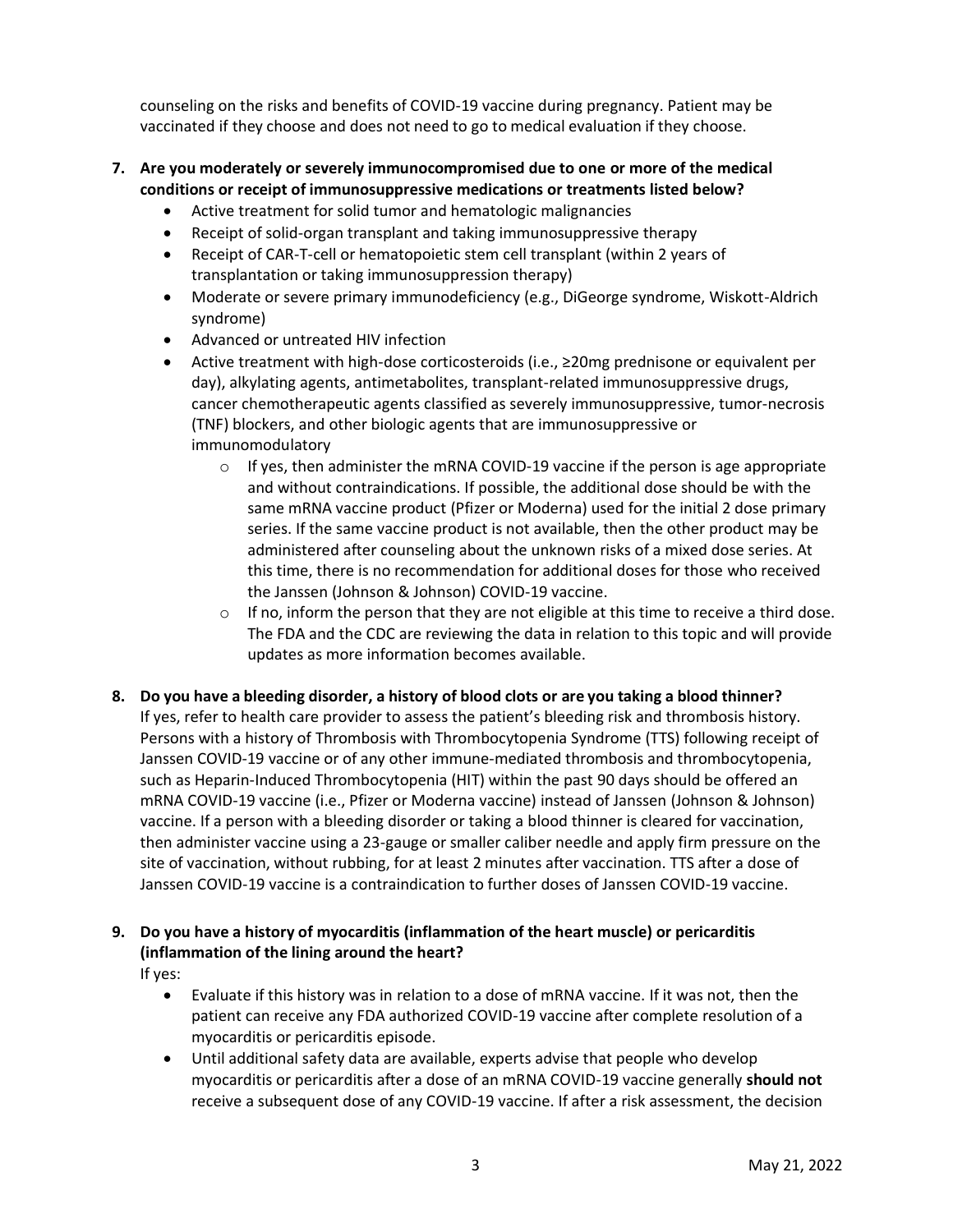is made to receive a subsequent COVID-19 vaccine dose, the person should wait until at least after their episode of myocarditis or pericarditis has resolved (i.e., resolution of symptoms, no evidence of ongoing heart inflammation or sequelae as determined by patient's clinical team). For men ages 18 years and older who choose to receive a subsequent COVID-19 vaccine following recovery from post-vaccine myocarditis, some experts advise the use of Janssen COVID-19 vaccine be considered instead of mRNA COVID-19 vaccines. These people should be made aware of the risk of TTS after receipt of Janssen COVID-19 vaccine. Decisions to proceed with vaccination should include conversations with the patient, parent/legal representative, and the clinical team, including a cardiologist. Considerations for vaccination may include:

- $\circ$  The myocarditis or pericarditis was considered unrelated to mRNA COVID-19 vaccination (e.g., due to SARS-CoV-2 or other viruses), especially if the myocarditis or pericarditis diagnosis occurred more than 3 weeks after the most recent COVID-19 vaccine.
- o Personal risk of severe acute COVID-19 disease (e.g., age, underlying conditions)
- o Level of COVID-19 community transmission and personal risk of infection.
- $\circ$  Timing of immunomodulatory therapeutics; ACIPs [general best practice](https://www.cdc.gov/vaccines/hcp/acip-recs/general-recs/index.html) [guidelines](https://www.cdc.gov/vaccines/hcp/acip-recs/general-recs/index.html) for [immunization](https://www.cdc.gov/vaccines/hcp/acip-recs/general-recs/index.html) can be consulted for more information.
- For the full CDC interim clinical considerations regarding a history of myocarditis and/or pericarditis, please see the CDC's COVID-19 Vaccines Currently Authorized in the United States" and "ClinicalConsiderations: Myocarditis and Pericarditis after Receipt of mRNA COVID-19 Vaccines Among Adolescents and Young Adults."

#### **10. Have you had Guillain-Barre Syndrome after receipt of the Janssen vaccine?**

If yes, this is a precaution to further doses of Janssen COVID-19 vaccine. Subsequent doses of mRNA COVID-19 vaccine may be administered.

# **11. Do you have a history of MIS-C or MIS-A (multisystem inflammatory syndrome in children or multisystem inflammatory syndrome in adults)?**

**For children and adolescents with a history of MIS-C** experts consider the benefits of COVID-19 vaccination for children and adolescents with a history of MIS-C (i.e., a reduced risk of severe disease including potential recurrence of MIS-C after reinfection) to outweigh a theoretical risk of an MIS-like illness or the risk of myocarditis following COVID-19 vaccination for those who meet the following three criteria:

- Clinical recovery has been achieved, including return to normal cardiac function;
- It has been at least 90 days after the diagnosis of MIS-C; and
- The patient resides in an area where the COVID-19 community level is high or is otherwise at increased risk for exposure to SARS-CoV-2 (e.g., through occupation, travel, large gatherings)

COVID-19 vaccination may also be considered for children and adolescents who had MIS-C and do not meet all three criteria, at the discretion of their clinical care team (see Consultation for decisions about COVID-19 vaccination). Experts view clinical recovery, including return to normal cardiac function, as an important factor when considering n COVID-19 vaccination. Additional factors, such as the risk of severe COVID-19 due to certain medical conditions, may also be considered.

**For adults with a history of MIS-A** COVID-19 vaccination may be considered for adults who had MIS-A at the discretion of their clinical care team. Experts view clinical recovery, including return to normal cardiac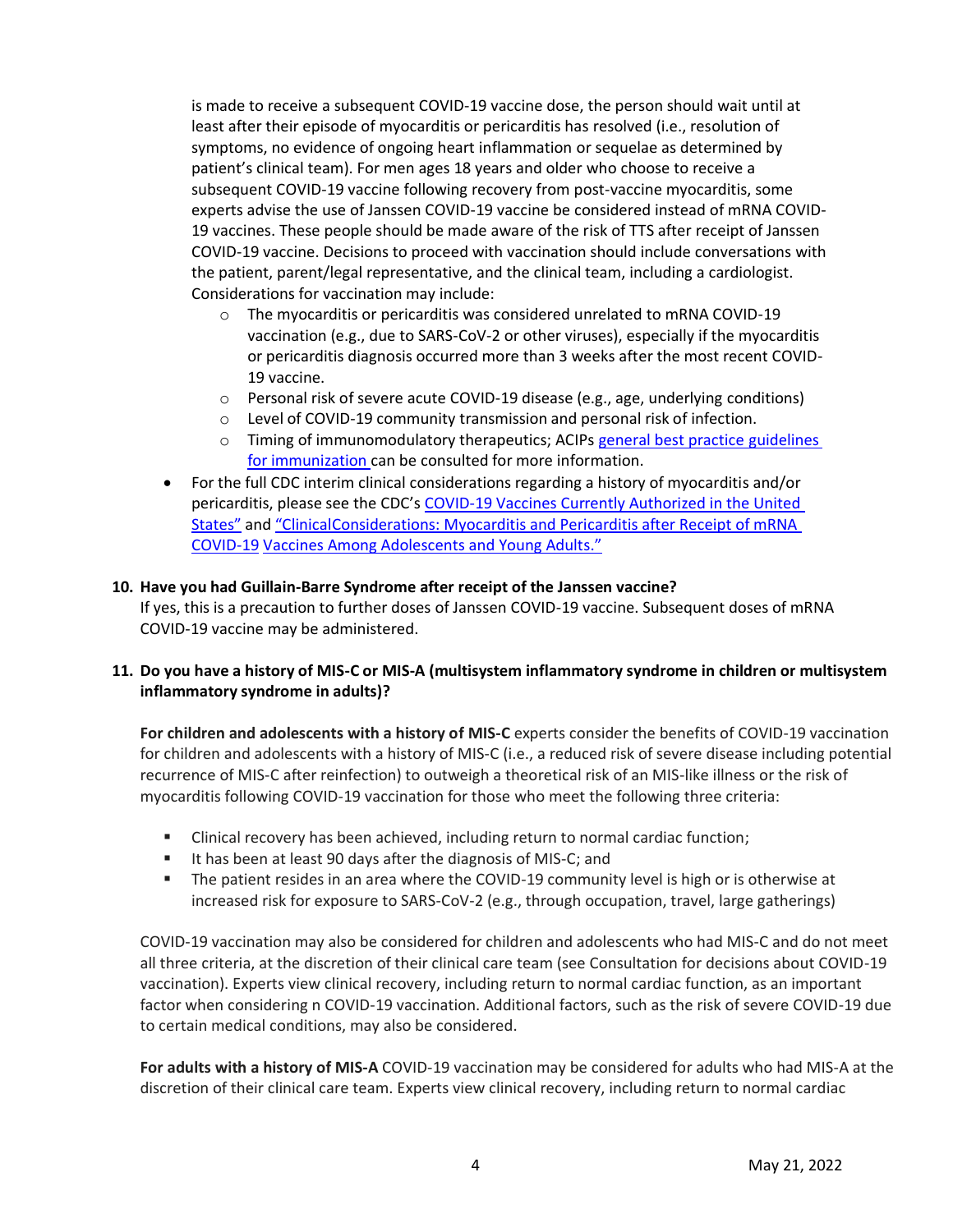function, as an important factor when considering COVID-19 vaccination. Additional factors, such as risk of severe COVID-19 due to age or certain medical conditions, may also be considered.

For the complete consideration for vaccination of children and adults with a history of MIS-C or MIS-A, and those who develop MIS-C or MIS-A after COVID-19 vaccination, please refer to the CDC's clinical considerations available at [https://www.cdc.gov/vaccines/covid-19/clinical](https://www.cdc.gov/vaccines/covid-19/clinical-considerations/interim-considerations-us.html#covid19-vaccination-misc-misa)[considerations/interim-considerations-us.html#covid19-vaccination-misc-misa.](https://www.cdc.gov/vaccines/covid-19/clinical-considerations/interim-considerations-us.html#covid19-vaccination-misc-misa)

#### **12. Have you received two previous doses of the Pfizer, or Moderna COVID-19 vaccines, and was your last dose at least 28 days ago?**

If yes, administer the additional dose with the same mRNA COVID-19 vaccine product used for the initial 2 dose primary series. If the original mRNA COVID-19 vaccine product is not available, the other vaccine product can be used for the 3<sup>rd</sup> dose. If it has not been at least 28 days since the second dose, do not administer the vaccine until this interval has been reached.

## **13. Have you received a previous dose of the Janssen (Johnson & Johnson) COVID-19 vaccine at least 28 days ago?**

If yes, verify if this is a 2<sup>nd</sup> dose or a booster dose. If this is a 2<sup>nd</sup> dose, verify that the first dose was given at least 28 days ago. Administer an additional dose of an mRNA COVID-19 vaccine product (Pfizer or Moderna).

#### **14. Are you 5 years old or older and have received 3 doses of the Pfizer or Moderna COVID-19 vaccine, and was your last dose at least 3 months ago?**

If yes, verify if that the  $3^{rd}$  dose was given at least 3 months ago. Persons with moderately to severely immunocompromising conditions are recommended to receive a 4<sup>th</sup> dose 3 months after the 3<sup>rd</sup> additional dose of an mRNA vaccine. mRNA vaccines (Pfizer or Moderna) are preferred as the 4th dose. Please see CDC's Interim Clinical Considerations for Use of COVID-19 Vaccines for more information on booster dosing and considerations for clinicians regarding the different vaccine products.

## **15. Have you received 2 doses of a Janssen (Johnson & Johnson) COVID-19 vaccine, or one dose of Janssen (Johnson & Johnson) followed by and mRNA vaccine (Pfizer or Moderna), and was your last dose at least 2 months ago?**

If yes, verify if that the  $2^{nd}$  dose was given at least 2 months ago. Persons with moderately to severely immunocompromising conditions are recommended to receive a booster 2 months after the additional dose, for a total of 3 doses. mRNA vaccines (Pfizer or Moderna) are preferred as the booster dose. Some patients that initially received a Janssen (Johnson & Johnson) vaccine, may have already received a booster dose. Regardless of the type of vaccine or the timing, administer an additional dose of mRNA COVID-19 vaccine (Pfizer of Moderna) at least two months after the 2<sup>nd</sup> dose. The additional dose of Moderna COVID-19 vaccine for immunocompromised individuals should be 100 mcg (0.5 mL), regardless of whether it is given before or after the booster dose. Please see CDC's [Interim Clinical Considerations for Use of COVID-19 Vaccines](https://www.cdc.gov/vaccines/covid-19/clinical-considerations/covid-19-vaccines-us.html) for more information on booster dosing and considerations for clinicians regarding the different vaccine products.

## **16. Are you 12 years old or older and have received 4 doses of the Pfizer or Moderna COVID-19 vaccine, and was your last dose at least 4 months ago?**

If yes, verify if that the 4<sup>th</sup> dose was given at least 4 months ago. Persons with moderately to severely immunocompromising conditions are recommended to receive a 5<sup>th</sup> dose 4 months after the 4th dose (first booster dose) of an mRNA vaccine. Only mRNA vaccines (Pfizer or Moderna) are